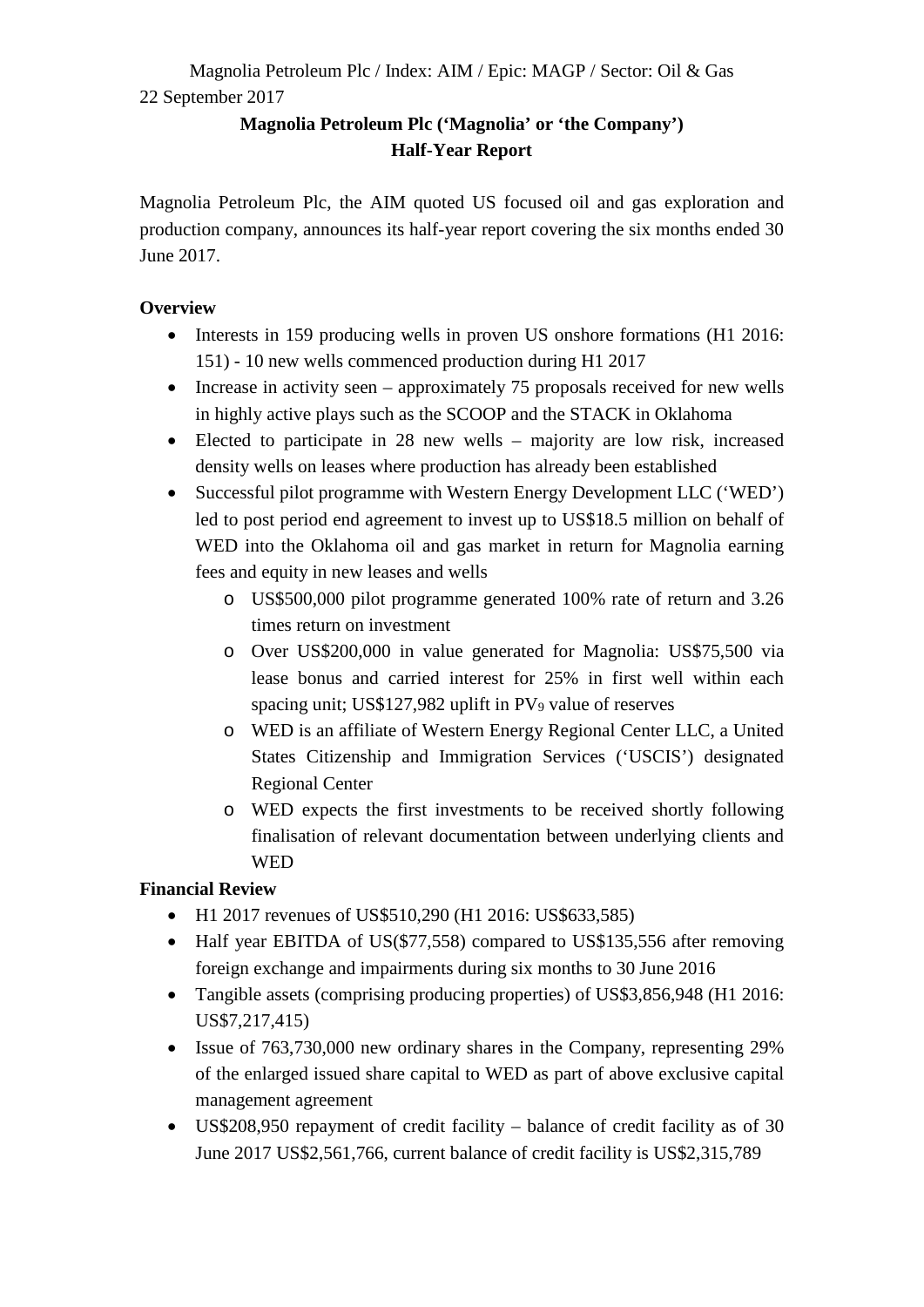**Magnolia CEO, Rita Whittington said,** "Our portfolio of 159 producing wells, low cost / low risk strategy to acquire and develop leases alongside established operators, and management team with a track record of value generation in the US onshore sector provide us with a strong platform to capitalise on the pick-up in sentiment and activity we are seeing. WED recognises this and, along with the successful pilot programme, lay behind their decision to select Magnolia as their exclusive partner to manage US\$18.5million on their behalf under the US Immigrant Investor programme. We look forward to receiving the initial funds under this agreement."

## **Chief Executive's Statement**

The half year period under review has seen a marked shift in activity levels within the US onshore oil and gas industry, specifically in the low cost and prolific plays, such as the SCOOP and the STACK in Oklahoma, where Magnolia is focused. In H1 2017 we elected to participate in 28 new wells alongside leading operators such as Continental Resources and Marathon. This compares to H1 2016 when we participated in just three wells. Furthermore the 28 new wells were among 75 proposals we received during the period to participate in new drilling activity.

Magnolia's business model is centred on utilising the team's expertise in acquiring leases in proven US onshore plays at attractive prices and then proving up the reserves by drilling alongside established operators. As at the half year end we had interests in 159 producing wells. These serve as our main revenue generator as well as provide the Company with asset backing in the form of proven reserves.

The Magnolia team has previously had notable success with this "acquire, develop and prove" model. Thanks partly to this track record as well as a highly successful pilot programme, we were able to secure for Magnolia an US\$18.5 million capital management agreement with WED post period end.

By way of background, in 1993 the US Congress set up the Immigrant Investor programme which allows foreign nationals to obtain visas in return for investing US\$500,000 into job-creating schemes. WED has been authorised by the US Citizenship and Immigration Services to manage up to US\$19 million of capital owned by foreign nationals as part of the programme. Having signed an exclusive agreement with WED, Magnolia will invest and manage up to US\$18.5 million of assets belonging to WED's clients into oil and gas interests in Oklahoma. In return, we will receive an acquisition fee of US\$500 per acre secured; a 25% carried working interest in the first well on a spacing unit (we will pay all our costs for any subsequent wells drilled on the same spacing units); a maintenance fee of US\$5,000 per US\$500,000 capital deployed; and a sliding scale of a portion of the net revenue (revenue minus production tax and transportation) up to a ceiling of US\$200,000 pa.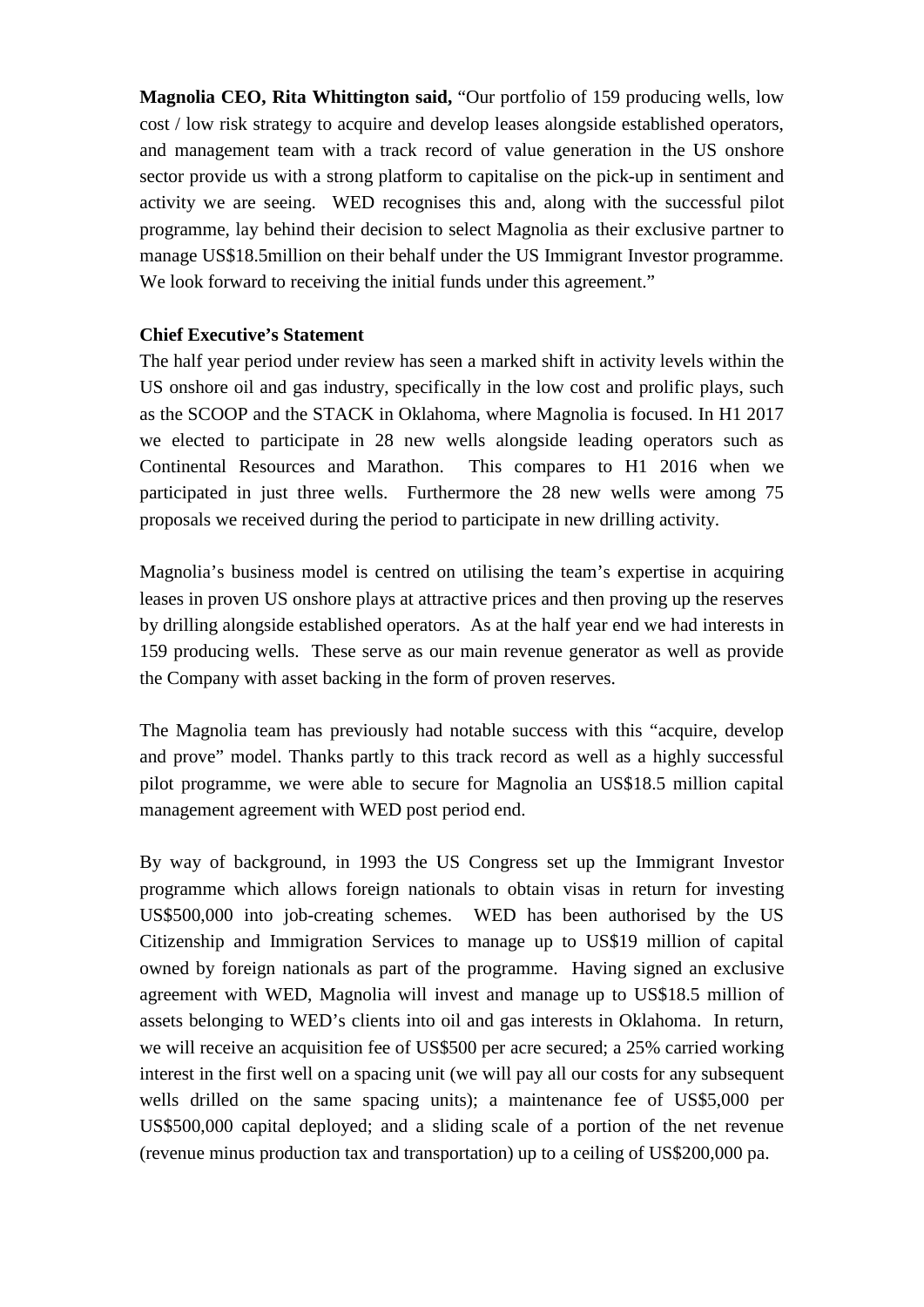The Agreement with WED will therefore provide us with an additional revenue stream. Furthermore, thanks to benefiting from a 25% carried interest we get to see how productive a spacing unit can be before we commit Magnolia's funds to drilling any de-risked increased density wells. We understand WED is in the process of finalising the relevant documentation with regards to its first clients under the Immigrant Investor programme, and with this in mind we look forward to receiving the initial tranche of funds under the Agreement and investing these in oil and gas properties in Oklahoma.

We know this arrangement has the potential to create value for Magnolia because using US\$500,000 of WED's funds we conducted a pilot investment programme which generated a rate of return of 100%; a return on investment of 3.26 times; US\$75,500 in value to date for Magnolia (lease bonus plus a carried interest for 25% in the first well, within each spacing unit); and  $US$127,982$  uplift in the PV<sub>9</sub> value of Magnolia's reserves. Extrapolate the above based on the minimum US\$10 million WED has committed under the agreement and the value on offer is there for all to see.

With numbers like that, it goes without saying we faced stiff competition to secure the WED contract. Just to have been awarded the deal on its own is testament to our proven expertise in the specialist field of US onshore oil and gas lease acquisition, development and management. However, WED's decision to accept shares in lieu of a cash fee serves as a major vote of confidence not only in the Magnolia team, but also in our business model.

## **Corporate**

During the period, a number of changes were made to the composition of the Board and management team. In April 2017, I took up the position of CEO of the Company following the resignation of Steven Snead. At the same time, we were pleased to announce the appointment of Lanny Woods as a technical consultant. Lanny has many years of experience as an exploration and production geologist, particularly exploring and developing onshore US fields in Oklahoma, Texas and Wyoming. Previously Lanny and I worked together as part of the management team at Primary Natural Resources I and II.

Post period end, Ron Harwood, interim non-executive Chairman, retired from the Board. Ron is a founding member of Magnolia who has made an invaluable contribution to the Company's development over the years. Myself and the Board wish him all the very best with his retirement. Leonard Wallace, an existing nonexecutive Director of Magnolia, has assumed the position of Chairman of the Company on an interim basis until a permanent replacement is appointed. Leonard joined the Board as a Non-executive Director in May 2016. He is an experienced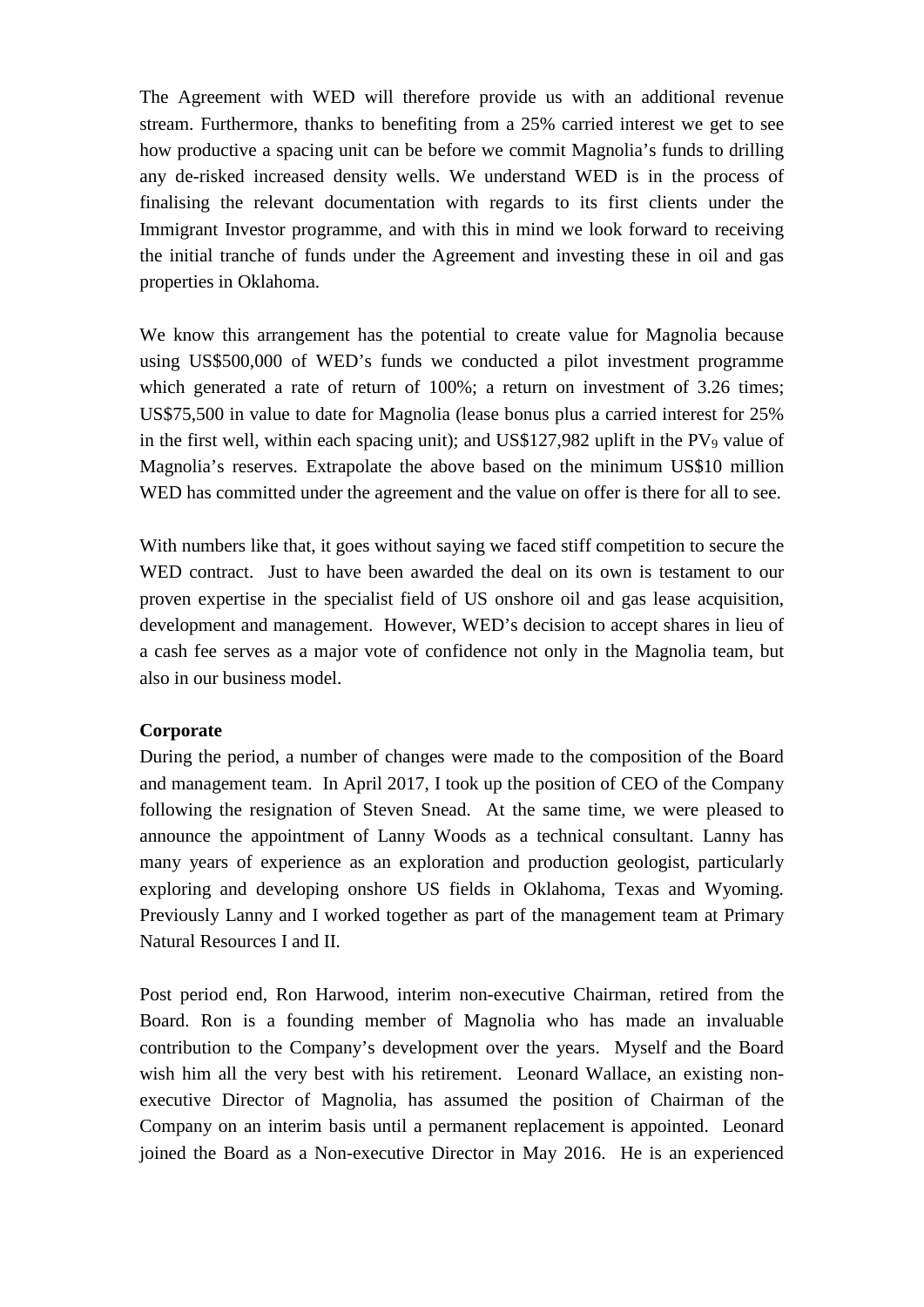management professional specialising in drilling engineering, well construction, production management and rig operation with many years' experience within the oil and gas exploration and production industry, particularly the US onshore sector.

Also post period end we announced the appointment of Derec Norman to the Board of Magnolia as Chief Financial Officer, and Lanny Woods as Non-executive Director. Derec was appointed the Company's Vice President of Accounting on 22 August 2014 after spending eight years with leading operator Chesapeake Energy Corporation (NYSE: CHK), where he specialised in oil and gas accounting, acquisitions, divestitures, and mergers managing deals totalling over US\$10 billion. Since moving to Magnolia he has been responsible for all aspects of the Company's accounting operations, and the management of all transactions relating to general ledger, receivables, payables, financials and payroll reporting. In this role, he has identified and secured significant cost savings for the Company both internally and when dealing with operators.

Following the above changes, I believe Magnolia's Board and management has the right mix of industry expertise covering all key areas of the business, including lease acquisition, geology, engineering, and finance with which to take the Company forward.

On 26 May 2017, Nostra Terra Oil & Gas ('NTOG') announced that it had agreed to acquire the shares of former CEO Steven Snead and members of his family ('the Snead Group') and on 29 May 2017, the Company received a requisition notice served by the Snead Group calling for a General Meeting of Shareholders to vote on three resolutions: to remove myself from the Board; and to appoint two of its nominees as Non-executive directors of the Company. All three resolutions were strongly opposed by all members of the Board and management team.

To say the Requisitioned GM was an unwelcome distraction would be a considerable understatement. Not only did it cost us a considerable sum in legal and advisory fees which would have been better spent being invested into new wells. It also took up a tremendous amount of management time and energy. NTOG have only recently announced the completion of the purchase of these shares and have stated that they will be selling their holding. The Board and management believes that this is likely to have negatively impacted the Company's share price and may continue to do so until NTOG have disposed of their entire shareholding. We were pleased to note that NTOG have now sold down a significant portion of their holding already and we welcome the transfer of these shares to new shareholders.

### **Financial Review**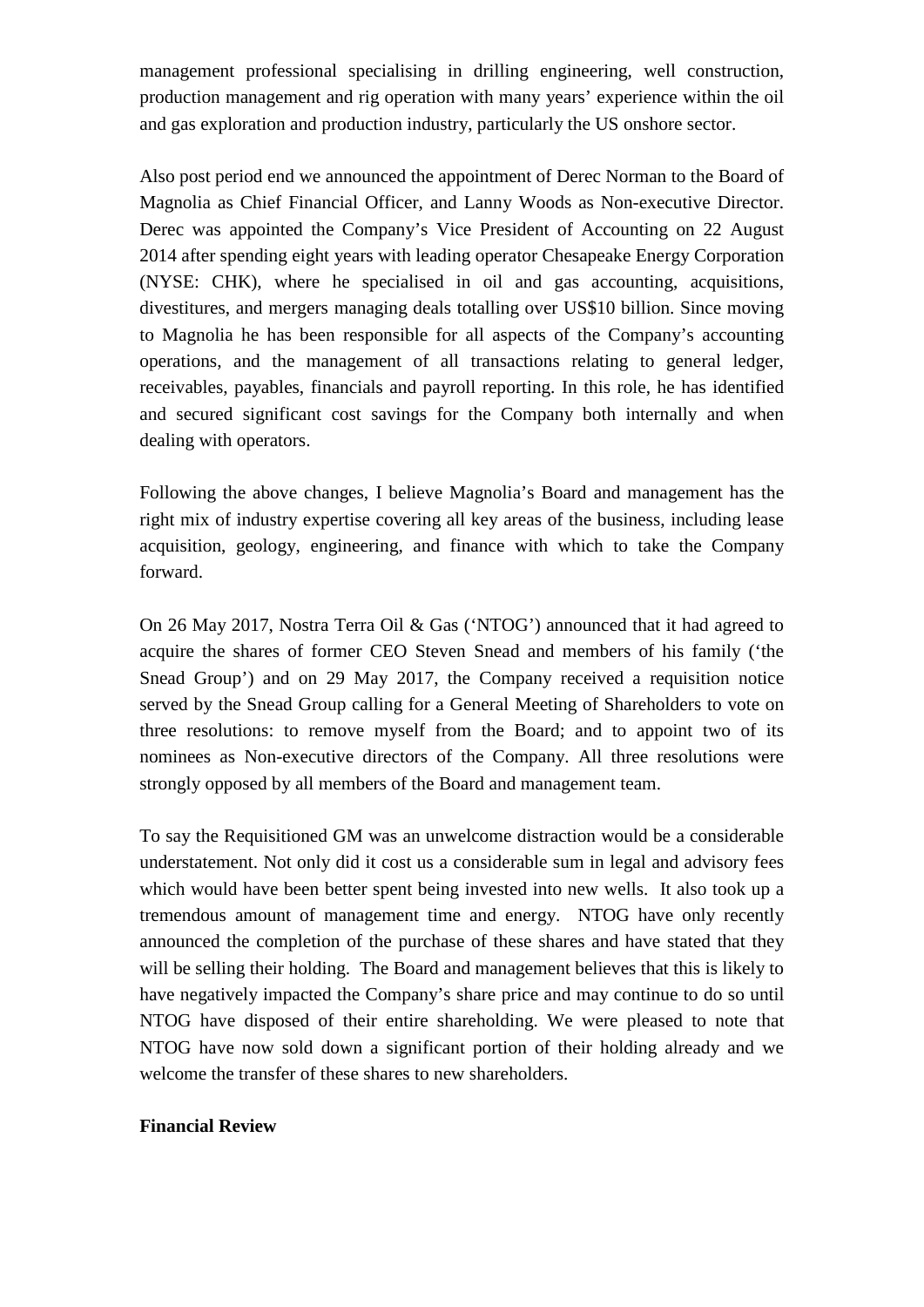During the six months to 30 June 2017, net production generated revenues of US\$510,290 (H1 2016: US\$633,585). The impact of subdued oil prices on activity in the US onshore sector is largely responsible for the reduction in revenues. EBITDA totalled US\$(77,558) compared to US\$135,556 after removing foreign exchange and impairments during six months to 30 June 2016. Tangible assets (comprising producing properties) as at end June 2017 stood at US\$3,856,948 (H1 2016: US\$7,217,415).

Magnolia continues to be a low cost business. Administrative expenses for the period totalled US\$410,061, which would have been considerably lower than H1 2016's total of US\$374,371 had it not been for legal and advisory fees and other costs associated with dealing with the requisitioned GM.

During the period under review, 763,730,000 new ordinary shares in the Company, representing 29% of the enlarged issued share capital, were issued to WED as part of the exclusive capital management agreement.

The Company made a US\$208,950 repayment of its existing credit facility during the half year period. As at 30 June 2017, the balance of the credit facility stood at US\$2,561,766. The current balance is US\$2,315,789

## **Outlook**

Magnolia has had great success in the past acquiring and developing onshore US leases alongside leading operators particularly when oil prices were trading at US\$90 per barrel. Since the downturn, we have worked hard to bring costs down and to focus more on areas which require low oil prices to breakeven. Our low cost, low risk model has generated revenue returns in the past and thanks to the agreement we have signed with WED, we will start to make progress towards generating value once more for shareholders.

In July, we announced that we had sold some non-core wells post period end and it is our intention to continue to review the portfolio and to rationalise and realign it in light of the core counties in which WED can invest. We have used some of the proceeds to reduce our bank debt and continue to manage working capital carefully. Future well investment is likely to be funded from new funds received as part of the WED contract, by further portfolio rationalisation and by raising funds in the future.

Finally, I would like to thank the Board, management team and all our advisers for their hard work during the last six-month period. I would especially like to take this opportunity to thank our shareholders for their support over the years, particularly over the recent summer months and for their support in rejecting the hostile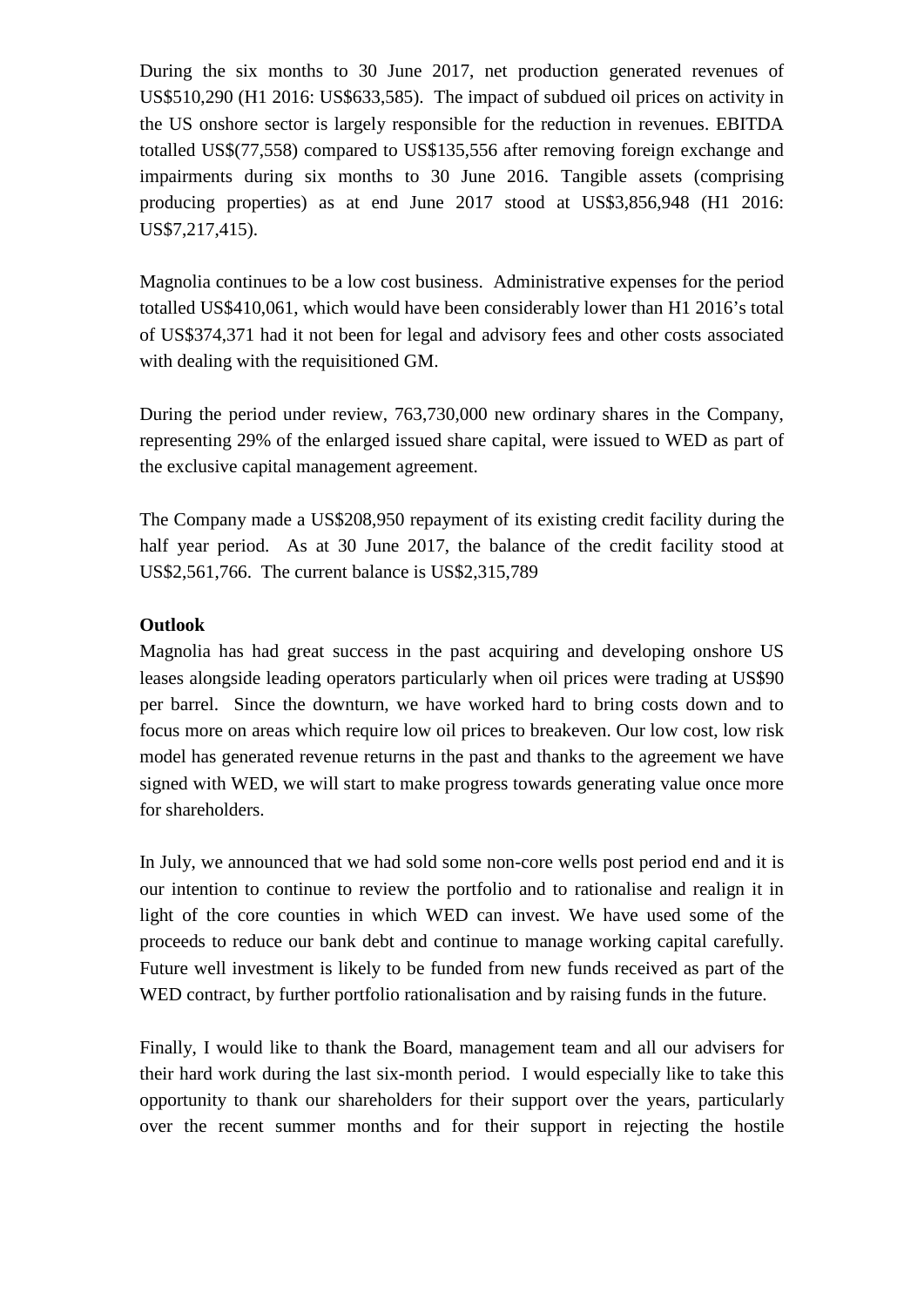resolutions proposed by NTOG. With this in mind, I look forward to providing updates on our progress in the months ahead.

Rita Whittington Chief Executive Officer

21 September 2017

### **Condensed Consolidated Statement of Comprehensive Income 6 months ended 30 June 2017**

|                                                                                                                                     | <b>Note</b> | 6 months to<br>30 June 2017<br><b>Unaudited</b><br>US \$ | 6 months to<br>30 June 2016<br><b>Unaudited</b><br><b>US\$</b> |
|-------------------------------------------------------------------------------------------------------------------------------------|-------------|----------------------------------------------------------|----------------------------------------------------------------|
| <b>Continuing Operations</b>                                                                                                        |             |                                                          |                                                                |
| Revenue                                                                                                                             |             | 510,290                                                  | 633,585                                                        |
| Operating expenses                                                                                                                  |             | (968, 197)                                               | (613, 915)                                                     |
| <b>Gross (Loss)/Profit</b>                                                                                                          |             | (457, 907)                                               | 19,670                                                         |
| Administrative expenses                                                                                                             |             | (410,061)                                                | (374, 371)                                                     |
| Impairment of property, plant and equipment<br>Impairment of intangible assets                                                      |             | (490, 349)<br>(1,389,596)                                | (8, 334)                                                       |
| Other income                                                                                                                        |             | 254,907                                                  |                                                                |
| (Loss)/Gain on foreign exchange                                                                                                     |             | (68, 598)                                                | 1,974,513                                                      |
| <b>Operating (Loss)/Profit</b>                                                                                                      |             | (2,561,604)                                              | 1,611,478                                                      |
| Finance income<br>Finance costs                                                                                                     |             | (68, 675)                                                | (67, 806)                                                      |
| (Loss)/Profit from ordinary activities<br>before tax                                                                                |             | (2,630,279)                                              | 1,543,672                                                      |
| <b>Taxation</b>                                                                                                                     |             |                                                          |                                                                |
| (Loss)/Profit for the period attributable<br>to the equity holders of the Company                                                   |             | (2,630,279)                                              | 1,543,672                                                      |
| Other comprehensive income:<br>Items that may be reclassified<br>subsequently to profit or loss<br>Currency translation differences |             | 97,872                                                   | (1,355,904)                                                    |
| Total comprehensive income for the                                                                                                  |             |                                                          |                                                                |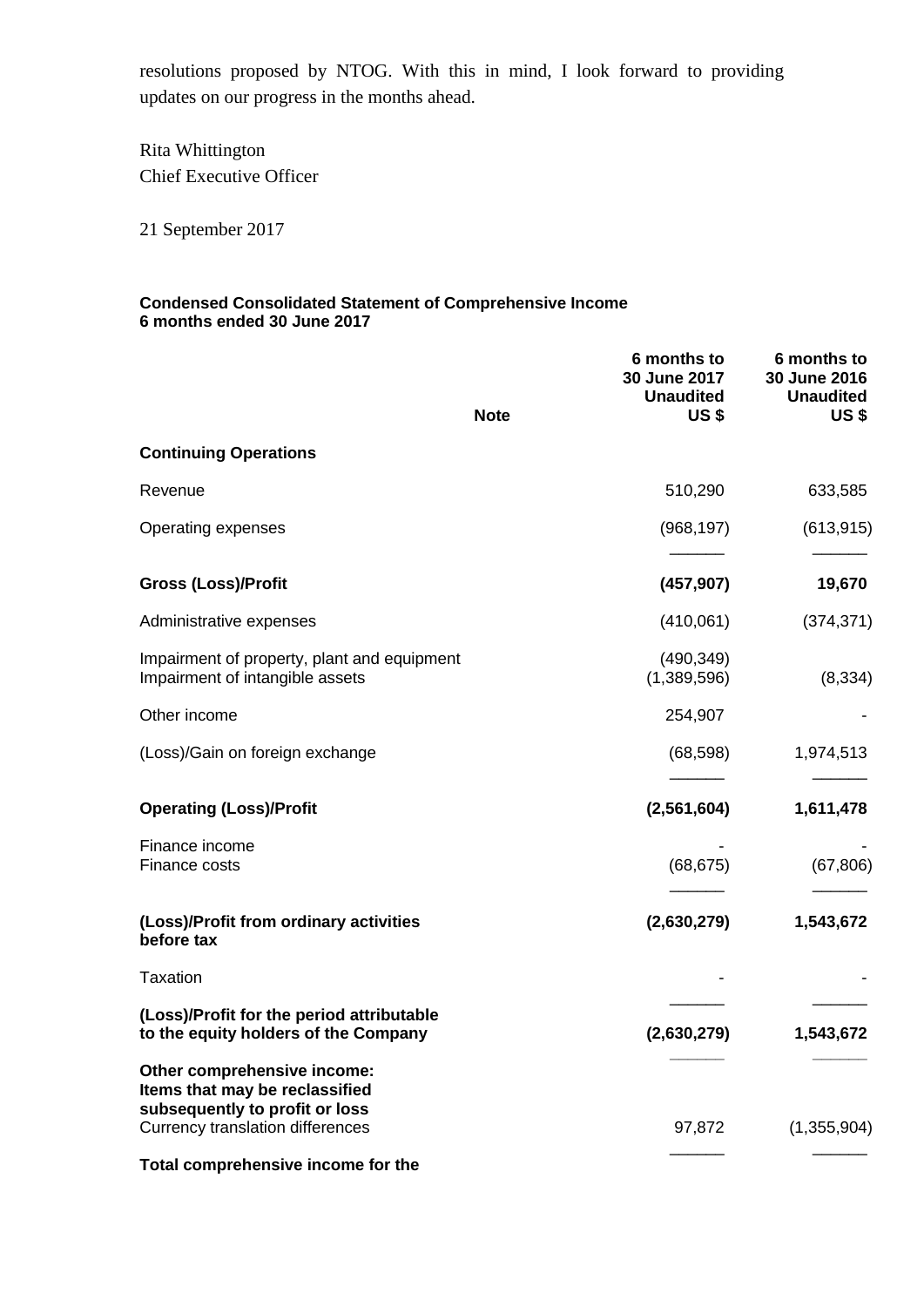| period attributable to the equity holders<br>of the Company                                                    | (2,532,407)      | 187,768        |
|----------------------------------------------------------------------------------------------------------------|------------------|----------------|
| Earnings per share attributable to the<br>equity holders of the Company<br>(expressed in cents per share)<br>4 |                  |                |
| - basic<br>- diluted                                                                                           | (.141)<br>(.141) | 0.121<br>0.121 |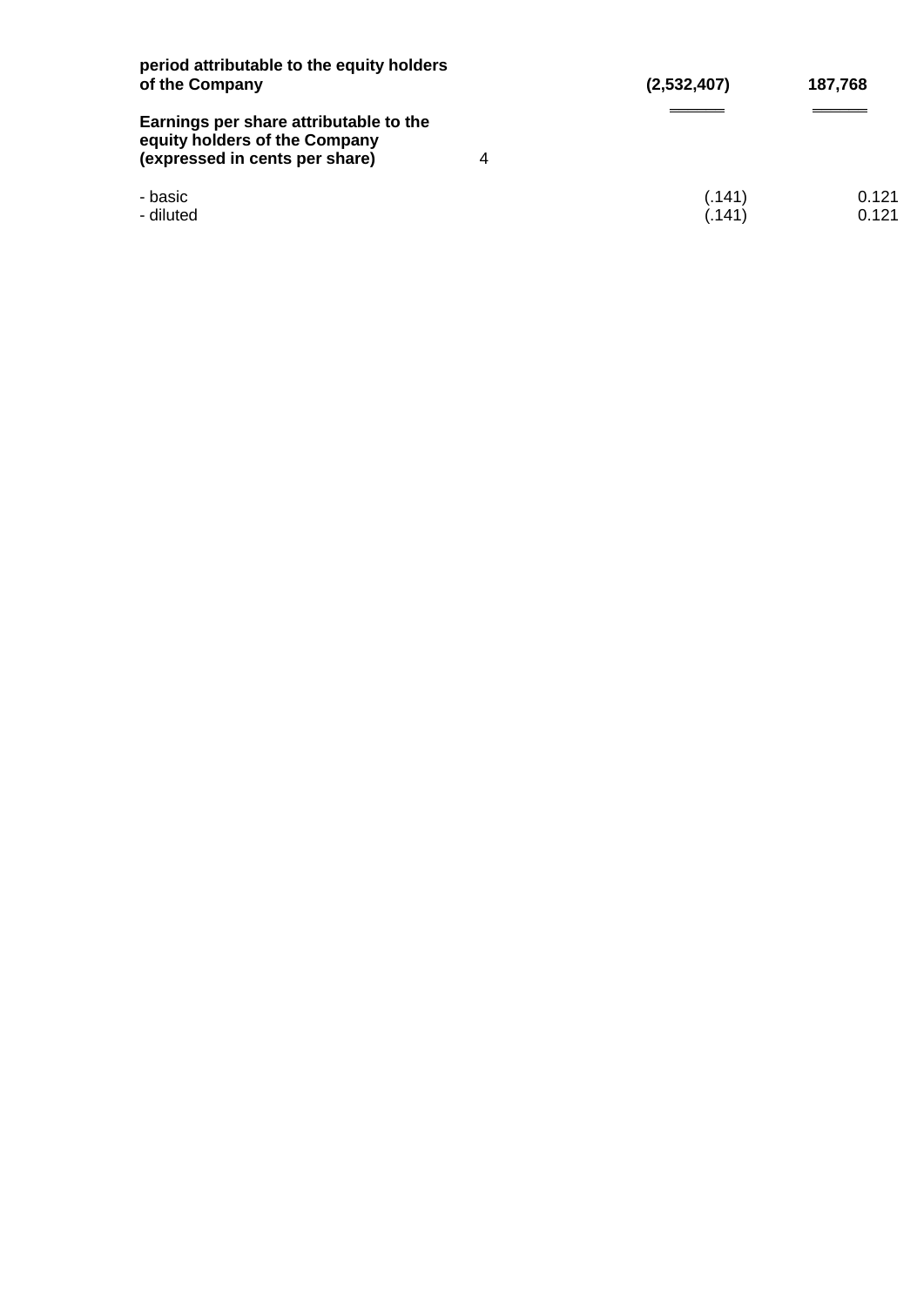### **Condensed Consolidated Balance Sheet As at 30 June 2017**

|                                                      |              | 30 June<br>2017<br><b>Unaudited</b> | 31 December<br>2016<br><b>Audited</b> |
|------------------------------------------------------|--------------|-------------------------------------|---------------------------------------|
| <b>ASSETS</b>                                        | <b>Notes</b> | <b>US\$</b>                         | <b>US\$</b>                           |
| <b>Non-Current Assets</b>                            |              |                                     |                                       |
| Property, plant and equipment                        | 5            | 3,856,948                           | 4,518,177                             |
| Intangible assets                                    | 6            | 310,231                             | 1,684,559                             |
| <b>Total Non Current Assets</b>                      |              | 4,167,179                           | 6,202,736                             |
| <b>Current Assets</b><br>Trade and other receivables |              | 468,604                             | 610,941                               |
| Cash and cash equivalents                            |              | 300,659                             | 241,347                               |
|                                                      |              |                                     |                                       |
| <b>Total Current Assets</b>                          |              | 769,263                             | 852,288                               |
| <b>Total Assets</b>                                  |              | 4,936,442                           | 7,055,024                             |
|                                                      |              |                                     |                                       |
| <b>EQUITY &amp; LIABILITIES</b>                      |              |                                     |                                       |
| <b>Equity</b>                                        |              |                                     |                                       |
| Share capital                                        |              | 2,771,916                           | 2,619,986                             |
| Share premium<br>Share option and warrants reserve   |              | 15,297,441<br>65,163                | 15,254,643<br>65,163                  |
| Merger reserve                                       |              | 1,975,950                           | 1,975,950                             |
| Reverse acquisition reserve                          |              | (2,250,672)                         | (2,250,672)                           |
| <b>Translation reserve</b>                           |              | (3,073,785)                         | (3, 171, 657)                         |
| <b>Retained losses</b>                               |              | (13,997,650)                        | (11, 367, 372)                        |
| <b>Total Equity - Capital and Reserves</b>           |              | 788,363                             | 3,126,041                             |
| <b>Non-current Liabilities</b>                       |              |                                     |                                       |
| <b>Borrowings</b>                                    |              |                                     |                                       |
|                                                      |              |                                     |                                       |
| <b>Total Non-current Liabilities</b>                 |              |                                     |                                       |
| <b>Current Liabilities</b>                           |              |                                     |                                       |
| <b>Borrowings</b>                                    |              | 2,561,766                           | 2,638,447                             |
| Trade and other payables                             |              | 1,586,313                           | 1,290,536                             |
| <b>Total Current Liabilities</b>                     |              | 4,148,079                           | 3,928,983                             |
| <b>Total Equity and Liabilities</b>                  |              | 4,936,442                           | 7,055,024                             |
|                                                      |              |                                     |                                       |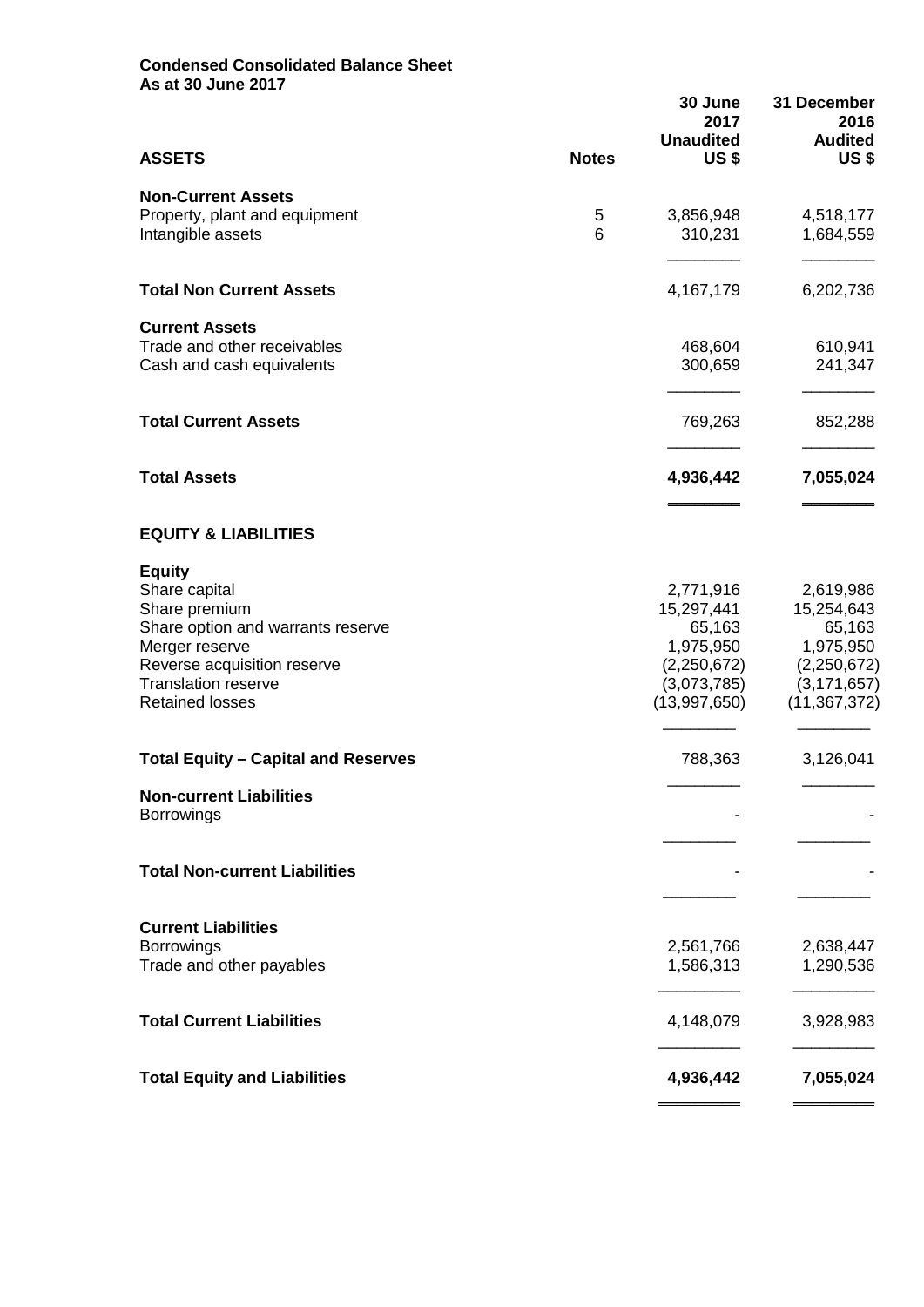# **Condensed Consolidated Statement of Changes in Equity**

|                                                                                       |                                                   |                                        |                                                |                                      | Attributable to the owners of the parent                                      |                                                     |                                                   |                             |
|---------------------------------------------------------------------------------------|---------------------------------------------------|----------------------------------------|------------------------------------------------|--------------------------------------|-------------------------------------------------------------------------------|-----------------------------------------------------|---------------------------------------------------|-----------------------------|
|                                                                                       |                                                   |                                        |                                                | <b>Warrants</b>                      |                                                                               |                                                     |                                                   |                             |
|                                                                                       | <b>Share</b><br><b>Capital</b><br>US <sub>s</sub> | <b>Share</b><br>Premium<br><b>US\$</b> | <b>Merger</b><br><b>Reserve</b><br><b>US\$</b> | and<br><b>Reserve</b><br><b>US\$</b> | <b>Reverse</b><br><b>Options Acquisition</b><br><b>Reserve</b><br><b>US\$</b> | <b>Translation</b><br><b>Reserve</b><br><b>US\$</b> | <b>Retained</b><br><b>Earnings</b><br><b>US\$</b> | <b>Total</b><br><b>US\$</b> |
| As at 1 January 2016<br>Comprehensive<br>income                                       | 1,704,820                                         | 15,200,219                             | 1,975,950                                      | 209,042                              | (2,250,672)                                                                   | (962, 887)                                          | (9,959,977)                                       | 5,916,495                   |
| Profit for the period                                                                 |                                                   |                                        |                                                |                                      |                                                                               |                                                     | 1,543,672                                         | 1,543,672                   |
| <b>Other</b><br>comprehensive<br>income                                               |                                                   |                                        |                                                |                                      |                                                                               |                                                     |                                                   |                             |
| Currency translation<br>differences                                                   |                                                   |                                        |                                                |                                      |                                                                               | (1,355,904)                                         | $\overline{\phantom{a}}$                          | (1,355,904)                 |
| <b>Total comprehensive</b><br>income for the period                                   |                                                   |                                        |                                                |                                      |                                                                               | (1, 355, 904)                                       | 1,543,672                                         | 187,768                     |
| Proceeds from share                                                                   | 314,879                                           | 136,807                                |                                                |                                      |                                                                               |                                                     |                                                   | 451,686                     |
| issue<br>Share issue costs                                                            |                                                   | (21, 877)                              |                                                |                                      |                                                                               |                                                     |                                                   | (21, 877)                   |
| <b>Transactions with</b><br>owners of the parent,<br>recognised directly<br>in equity | 314,879                                           | 114,930                                |                                                |                                      |                                                                               |                                                     |                                                   | 429,809                     |
| As at 30 June 2016                                                                    | 2,019,699                                         | 15,315,149                             | 1,975,950                                      | 209,042                              | (2, 250, 672)                                                                 | (2,318,791)                                         | (8, 416, 305)                                     | 6,534,072                   |
| As at 1 January 2017<br>Comprehensive<br>income                                       | 2,619,986                                         | 15,254,643                             | 1,975,950                                      | 65,163                               | (2,250,672)                                                                   |                                                     | $(3, 171, 657)$ $(11, 367, 372)$                  | 3,126,041                   |
| Loss for the period                                                                   |                                                   |                                        |                                                |                                      |                                                                               |                                                     | (2,630,278)                                       | (2,630,278)                 |
| Other<br>comprehensive<br>income                                                      |                                                   |                                        |                                                |                                      |                                                                               |                                                     |                                                   |                             |
| Currency translation<br>differences                                                   |                                                   |                                        |                                                |                                      |                                                                               | 97,872                                              |                                                   | 97,872                      |
| <b>Total comprehensive</b><br>income for the period                                   |                                                   |                                        |                                                |                                      |                                                                               | 97,872                                              | (2,630,278)                                       | (2,532,406)                 |
| Proceeds from share<br>issue<br>Share issue costs                                     | 151,930                                           | 42,798                                 |                                                |                                      |                                                                               |                                                     |                                                   | 194,728                     |
| <b>Transactions with</b><br>owners of the parent,<br>recognised directly<br>in equity | 151,930                                           | 42,798                                 |                                                |                                      |                                                                               |                                                     |                                                   | 194,728                     |
| As at 30 June 2017                                                                    | 2,771,916                                         | 15,297,441                             | 1,975,950                                      | 65,163                               | (2,250,672)                                                                   |                                                     | $(3,073,785)$ $(13,997,650)$                      | 788,363                     |
|                                                                                       |                                                   |                                        |                                                |                                      |                                                                               |                                                     |                                                   |                             |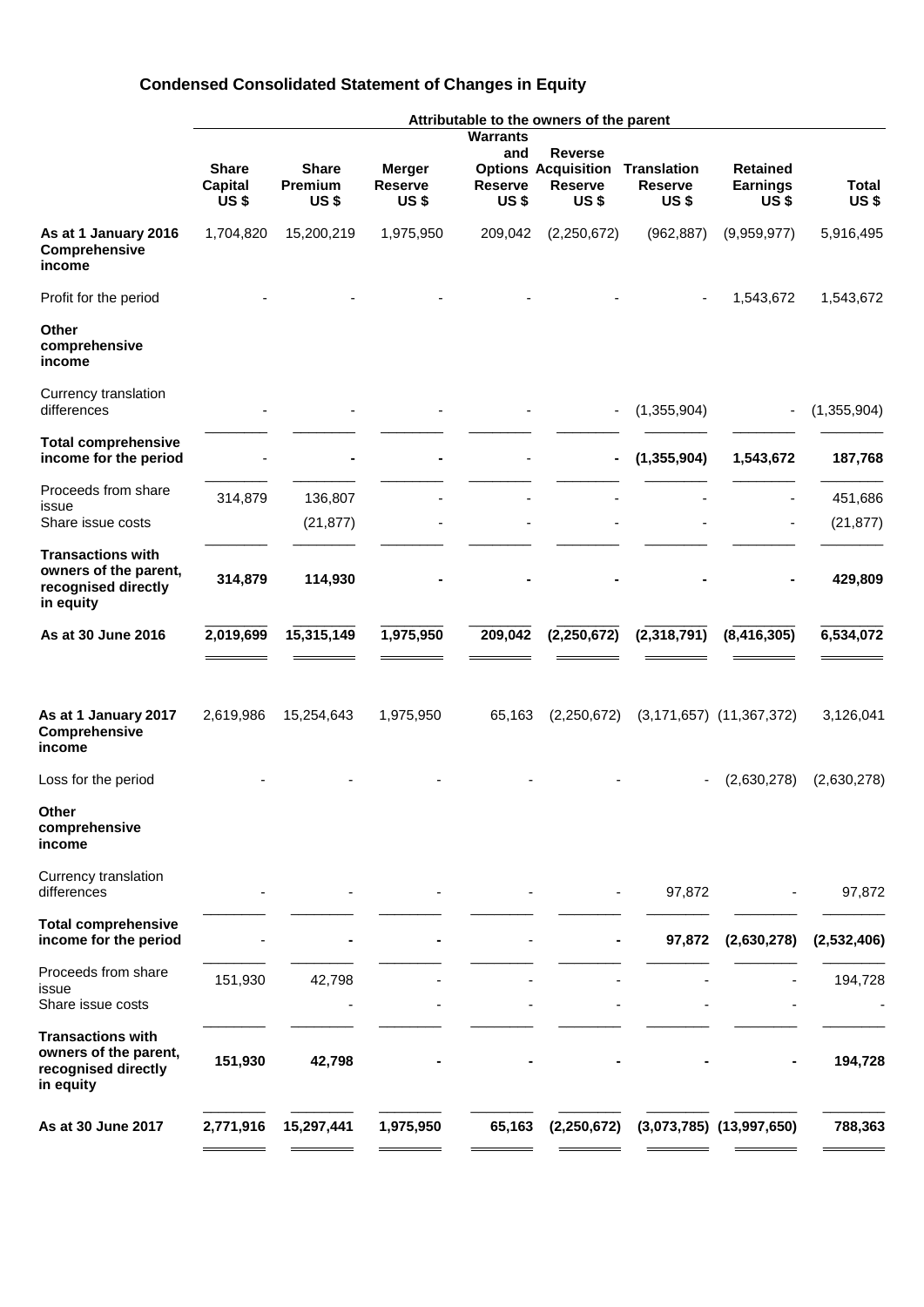|                                                                                                                                         | 6 months to<br>30 June 2017<br><b>Unaudited</b><br>US \$ | 6 months to<br>30 June 2016<br><b>Unaudited</b><br><b>US\$</b> |
|-----------------------------------------------------------------------------------------------------------------------------------------|----------------------------------------------------------|----------------------------------------------------------------|
| Cash flow from operating activities                                                                                                     |                                                          |                                                                |
| (Loss)/Profit before tax<br>Finance income                                                                                              | (2,630,279)                                              | 1,543,672                                                      |
| Loss/(profit) on disposal of mineral leases<br>Depreciation and amortisation<br>Exchange differences                                    | 535,503<br>82,174                                        | 490,257<br>(1,291,349)                                         |
| Impairment of property, plant and equipment<br>Impairment of intangible assets                                                          | 490,349<br>1,389,596                                     | 8,334                                                          |
| Decrease in trade and other receivables<br>Increase/(Decrease) in trade and other payables                                              | 142,336<br>295,777                                       | 40,457<br>(946,020)                                            |
| Net cash (outflow)/inflow from operating activities                                                                                     | 305,456                                                  | (154, 649)                                                     |
| <b>Cash flows from investing activities</b>                                                                                             |                                                          |                                                                |
| Purchases of intangible assets<br>Purchases of property, plant and equipment<br>Proceeds from disposal of property, plant and equipment | (364, 623)                                               | 100<br>(301,665)                                               |
| Interest received                                                                                                                       |                                                          |                                                                |
| Net cash used in investing activities                                                                                                   | (364, 623)                                               | (301, 565)                                                     |
| <b>Cash flows from financing activities</b><br>Proceeds from issue of ordinary shares<br><b>Issue costs</b>                             | 194,728                                                  | 451,686<br>(21, 877)                                           |
| Repayment of borrowings                                                                                                                 | (76, 681)                                                |                                                                |
| Net cash from financing activities                                                                                                      | 118,047                                                  | 429,809                                                        |
| Net (decrease)/increase in cash and cash equivalents                                                                                    | 58,880                                                   | (26, 405)                                                      |
| Cash and cash equivalents at the beginning of the<br>period                                                                             | 241,347                                                  | 645,759                                                        |
| Exchange (loss)/gain on cash and cash equivalents                                                                                       | 432                                                      | (29, 751)                                                      |
| Cash and cash equivalents at the end of the period                                                                                      | 300,659                                                  | 589,603                                                        |
| <b>Comprising:</b><br>Cash at bank                                                                                                      | 300,659                                                  | 589,603                                                        |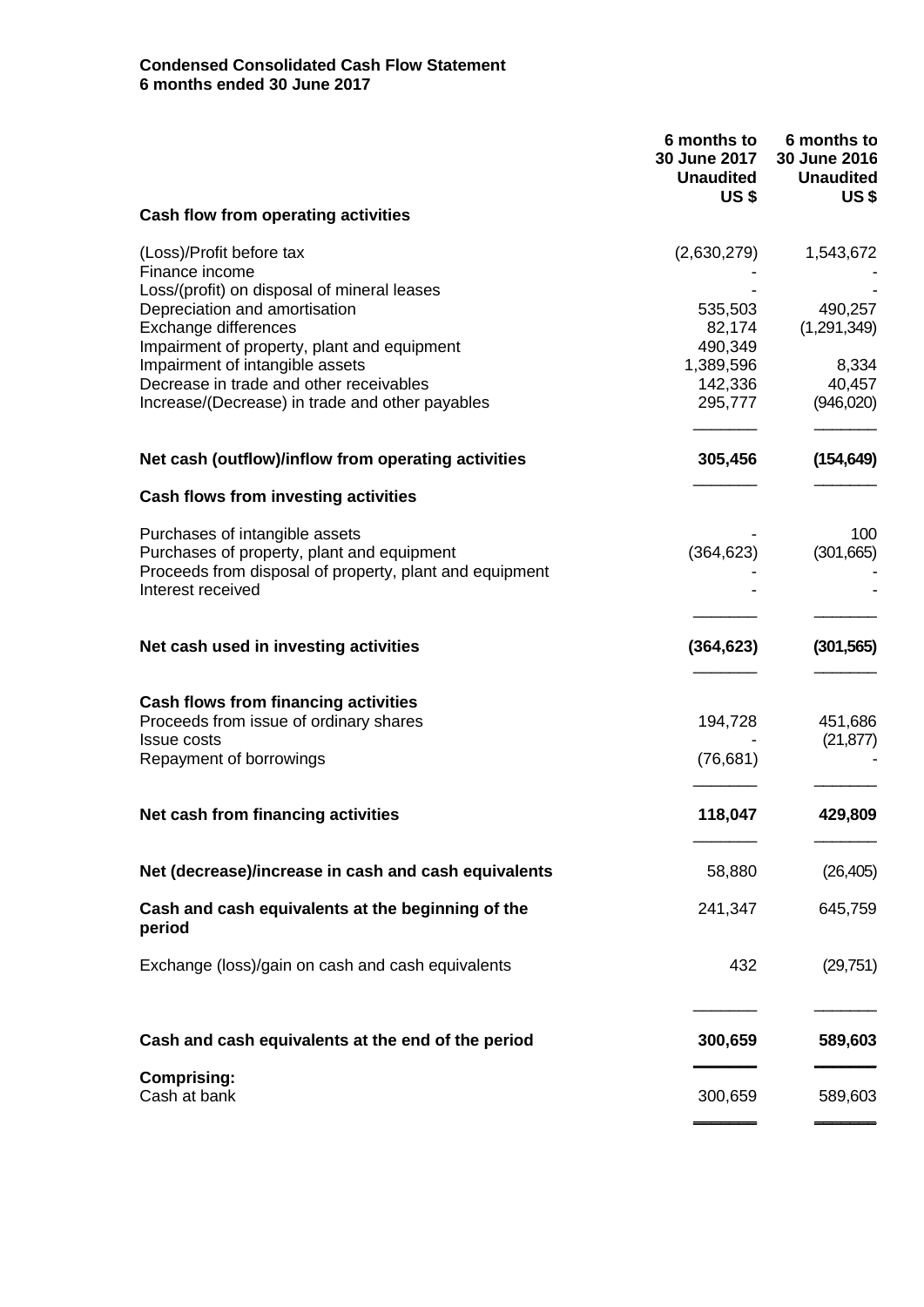#### **Notes to the unaudited financial statements**

### **1. General information**

The principal activity of the Group is the acquisition, exploration and development of oil and gas properties primarily located onshore in the United States.

The address of its registered office is Suite 321, 19-21 Crawford Street, London, W1H 1PJ.

### **2. Basis of preparation**

These condensed consolidated interim financial statements have been prepared in accordance with the requirements of the AIM Rules for Issuers. As permitted, the Company has chosen not to adopt IAS 34 "Interim Financial Statements" in preparing this interim financial information. The condensed interim financial statements should be read in conjunction with the annual financial statements for the year ended 31 December 2016, which have been prepared in accordance with International Financial Reporting Standards (IFRS) as adopted by the European Union.

The interim financial information set out above does not constitute statutory accounts within the meaning of the Companies Act 2006. It has been prepared on a going concern basis in accordance with the recognition and measurement criteria of International Financial Reporting Standards (IFRS) as adopted by the European Union. Statutory financial statements for the year ended 31 December 2016 were approved by the Board of Directors on 16 June 2017 and delivered to the Registrar of Companies. The auditors have drawn attention to going concern in our audit report by way of an emphasis of matter.

The preparation of consolidated interim financial statements requires management to make estimates and assumptions that affect the reported amounts of assets and liabilities and disclosure of contingent assets and liabilities at the end of the reporting period. Significant items subject to such estimates are set out in the Group's 2016 Annual Report and Financial Statements. The nature and amounts of such estimates have not changed significantly during the interim period.

### **3. Accounting policies**

The same accounting policies, presentation and methods of computation are followed in this condensed consolidated financial information as were applied in the preparation of the Company's annual audited financial statements for the year ended 31 December 2016.

The presentational currency of the Group is US dollars.

### **4. Earnings per share – basic and diluted**

The calculation of earnings per share is based on a loss of \$2,630,279 for the 6 months ended 30 June 2017 (6 months ended 30 June 2016: profit \$1,543,672) and the weighted average number of shares in issue in the period to 30 June 2017 of 1,869,826,370 (30 June 2016: 1,276,458,563).

The basic and diluted loss per share in the period ended 30 June 2017 is the same, as the effect of the exercise of share options and warrants would be to decrease the loss per share.

The basic and diluted loss per share in the period ended 30 June 2016 is the same, as the effect of the exercise of share options and warrants would be to decrease the loss per share.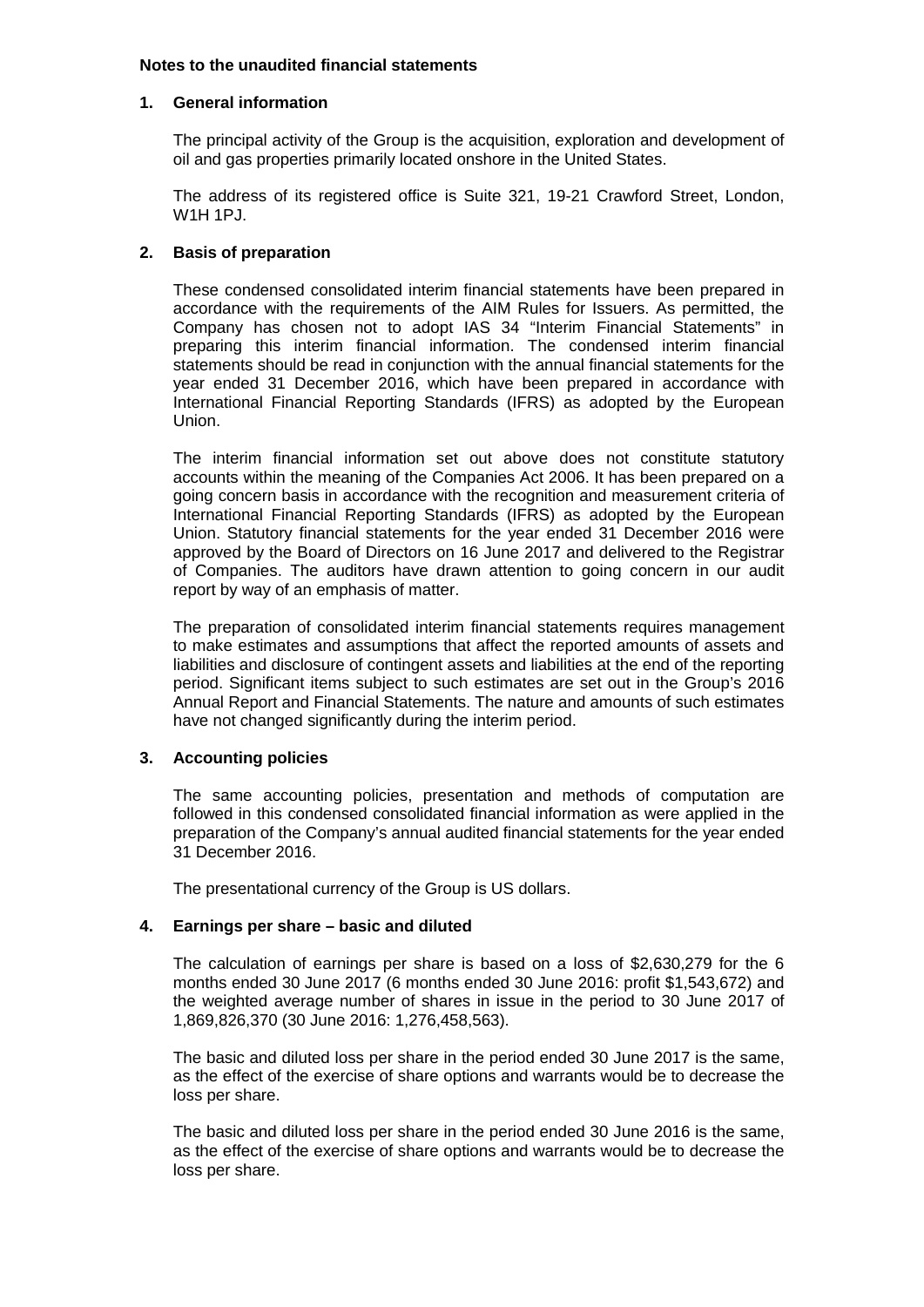# **5. Property, plant and equipment**

|                                                        | Producing<br>properties<br>S | <b>Drilling</b><br>costs and<br>equipment<br>\$ | <b>Other</b><br><b>Assets</b><br>\$ | <b>Total</b><br>\$ |
|--------------------------------------------------------|------------------------------|-------------------------------------------------|-------------------------------------|--------------------|
| Cost                                                   |                              |                                                 |                                     |                    |
| At 1 January 2017                                      | 1,368,348                    | 13,801,572                                      | 24,729                              | 15,194,649         |
| <b>Additions</b><br>Transferred from intangible assets |                              | 364,623                                         |                                     | 364,623            |
| At 30 June 2017                                        | 1,368,348                    | 14,166,195                                      | 24,729                              | 15,559,272         |
| <b>Depreciation</b>                                    |                              |                                                 |                                     |                    |
| At 1 January 2017                                      | 1,201,344                    | 9,453,534                                       | 21,594                              | 10,676,472         |
| Charge for the period<br>Impairment                    | 36,651                       | 497,825<br>490,349                              | 1,027                               | 535,503<br>490,349 |
| At 30 June 2017                                        | 1,237,995                    | 10,441,708                                      | 22,621                              | 11,702,324         |
| Net Book Amount at 31 December 2016                    | 167,004                      | 4,348,038                                       | 3,135                               | 4,518,177          |
| Net Book Amount at 30 June 2017                        | 130,353                      | 3,724,487                                       | 2,108                               | 3,856,948          |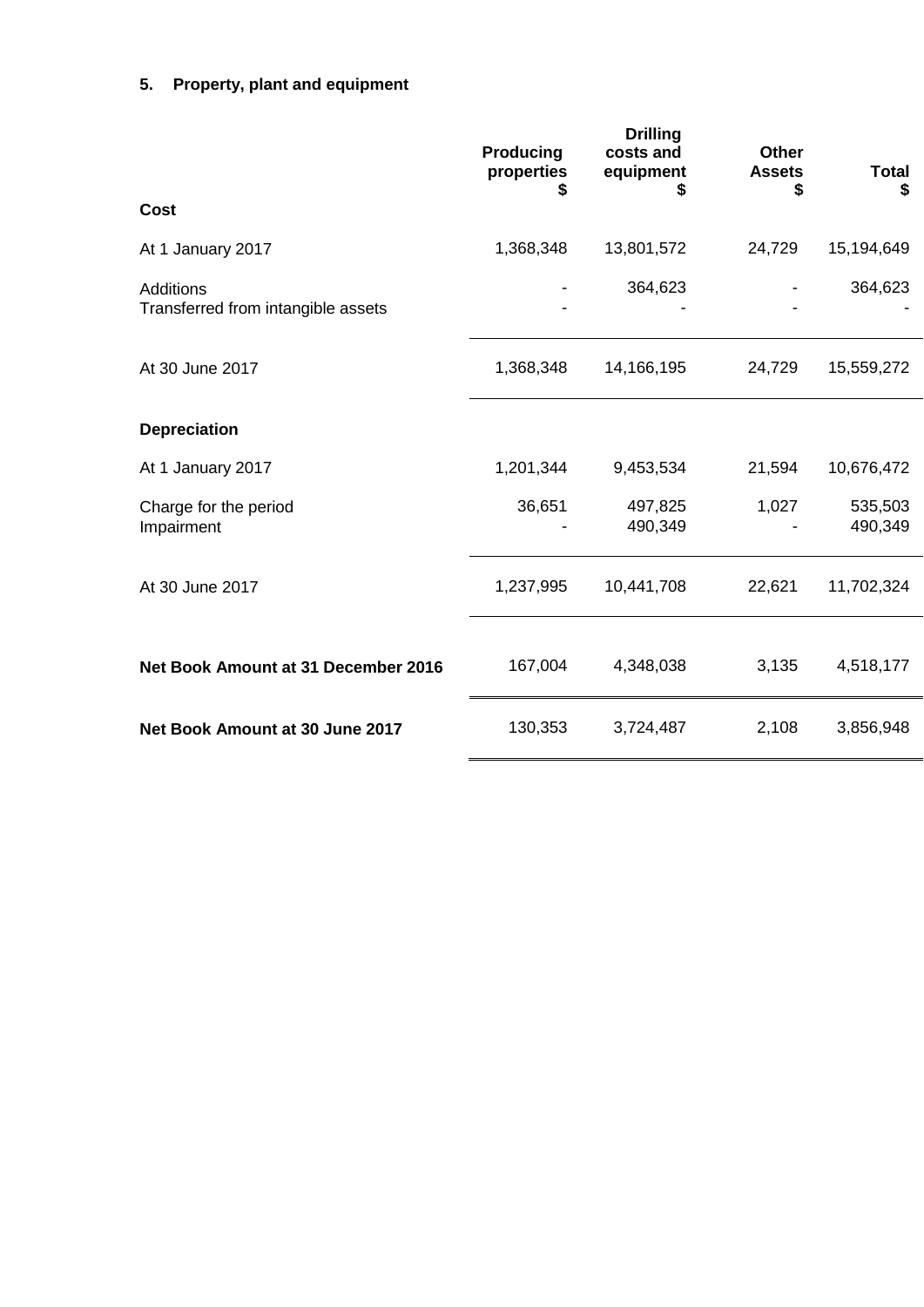### **6. INTANGIBLE ASSETS**

| Cost                                                                                                              | Goodwill<br>S | <b>Drilling</b><br>costs<br>S | <b>Mineral</b><br>leases | <b>Total</b><br>S     |
|-------------------------------------------------------------------------------------------------------------------|---------------|-------------------------------|--------------------------|-----------------------|
| At 1 January 2017                                                                                                 | 284,219       | 10,744                        | 1,389,596                | 1,684,559             |
| <b>Additions</b><br>Transferred to property, plant and equipment<br>Exchange movements<br>Impairment<br>Disposals | 15,268        |                               | (1,389,596)              | 15,269<br>(1,389,596) |
| As at 30 June 2017                                                                                                | 299,487       | 10,744                        |                          | 310,231               |
| <b>Amortisation</b>                                                                                               |               |                               |                          |                       |
| At 1 January 2017and<br>At 30 June 2017                                                                           |               |                               |                          |                       |
| Net Book Amount at 31 December 2016                                                                               | 284,219       | 10,744                        | 1,389,596                | 1,684,559             |
| Net Book Amount at 30 June 2017                                                                                   | 299,487       | 10,744                        |                          | 310,231               |
|                                                                                                                   |               |                               |                          |                       |

#### **Impairment review**

Drilling costs and mineral leases represent acquired intangible assets with an indefinite useful life and are tested annually for impairment. Expenditure incurred on the acquisition of mineral leases is capitalised within intangible assets until such time as the exploration phase is complete or commercial reserves have been discovered. Exploration expenditure including drilling costs are capitalised on a well-by-well basis if the results indicate the existence of a commercially viable level of reserves.

The directors have undertaken a review to assess whether circumstances exist that could indicate the existence of impairment as follows:

- The Group no longer has title to the mineral lease.
- A decision has been taken by the Board to discontinue exploration due to the absence of a commercial level of reserves.
- Sufficient data exists to indicate that the costs incurred will not be fully recovered from future development and participation.

Following their assessment the directors recognised an impairment charge to the cost of mineral leases of \$1,389,596 (2016 - \$8,334) in respect of expired mineral leases.

The Directors believe that no impairment is necessary on the carrying value of goodwill.

For further information on Magnolia Petroleum Plc visit http://www.magnoliapetroleum.com/ or contact the following:

| Rita Whittington | Magnolia Petroleum Plc | $+019184498750$ |
|------------------|------------------------|-----------------|
|------------------|------------------------|-----------------|